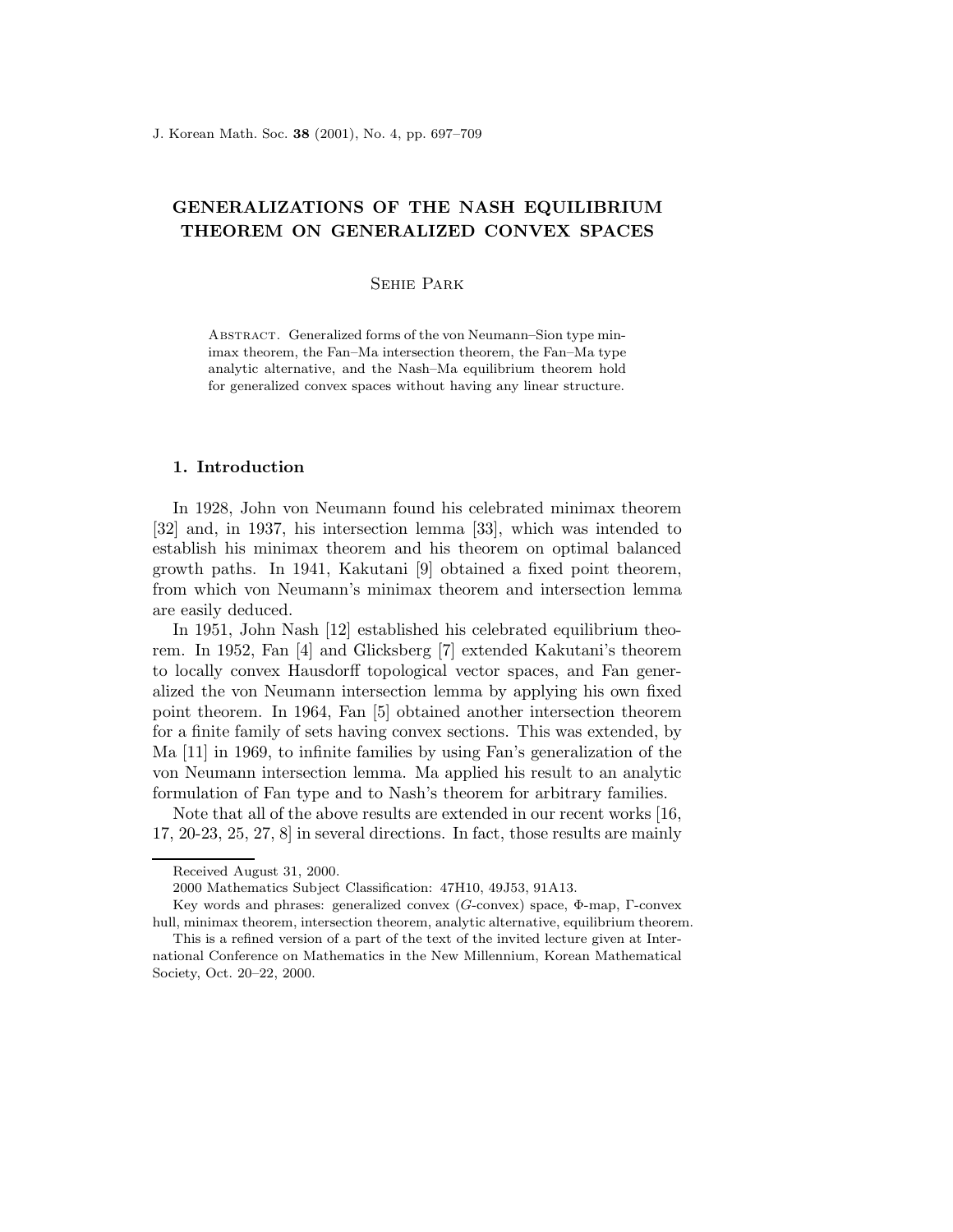concerned with convex subsets of (Hausdorff) topological vector spaces or convex spaces in the sense of Lassonde. Moreover, the author have developed theory of generalized convex spaces (simply, G-convex spaces) related to the KKM theory and analytical fixed point theory. In the framework of G-convex spaces, we obtained several minimax theorems and the Nash equilibrium theorems in our previous works [20, 21, 25], based on coincidence theorems or intersection theorems for finite families of sets.

Our aim in this paper is to obtain generalized forms of the G-convex space versions of known results due to von Neumann, Sion, Nash, Fan, Ma, and others.

In Section 2, we state basic facts on G-convex spaces in our previous work [18]. Section 3 deals with the Fan–Ma type intersection theorem for G-convex spaces. In Section 4, we deduce a generalized Fan–Ma type analytic alternative and in Section 5, the Nash–Ma type equilibrium theorem and its consequences.

### 2. Preliminaries

A generalized convex space or a G-convex space  $(X, D; \Gamma)$  consists of a topological space  $X$  and a nonempty set  $D$  such that, for each  $A = \{a_0, a_1, \dots, a_n\} \in \langle D \rangle$ , there exist a subset  $\Gamma(A) = \Gamma_A$  of X and a continuous function  $\phi_A : \Delta_n \to \Gamma(A)$  such that  $J \subset \{0, 1, \cdots, n\}$  implies  $\phi_A(\Delta_J) \subset \Gamma({a_j : j \in J})$ , where  $\langle D \rangle$  denotes the set of all nonempty finite subsets of D,  $\Delta_n$  an n-simplex with vertices  $v_0, v_1, \dots, v_n$ , and  $\Delta_J = \text{co}\{v_j : j \in J\}$  the face of  $\Delta_n$  corresponding to J.

In case to emphasize  $X \supset D$ ,  $(X, D; \Gamma)$  will be denoted by  $(X \supset D; \Gamma)$ ; and if  $X = D$ , then  $(X; \Gamma) := (X, X; \Gamma)$ .

There are a large number of examples of G-convex spaces; see [19, 21, 24]. Typical examples are any convex subset of a topological vector space, convex spaces in the sense of Lassonde, C-spaces (or H-spaces) due to Horvath, and many others.

For a topological space X and a G-convex space  $(Y, D; \Gamma)$ , a multimap  $T : X \rightarrow Y$  is called a  $\Phi$ -map provided that there exists a multimap  $S: X \rightarrow D$  satisfying

- (a) for each  $x \in X$ ,  $M \in \langle S(x) \rangle$  implies  $\Gamma_M \subset T(x)$ ; and
- (b)  $X = \bigcup \{ \text{Int } S^-(y) : y \in D \}$ , where  $S^-(y) = \{ x \in X : y \in S(x) \}$ .

We need the following selection theorem: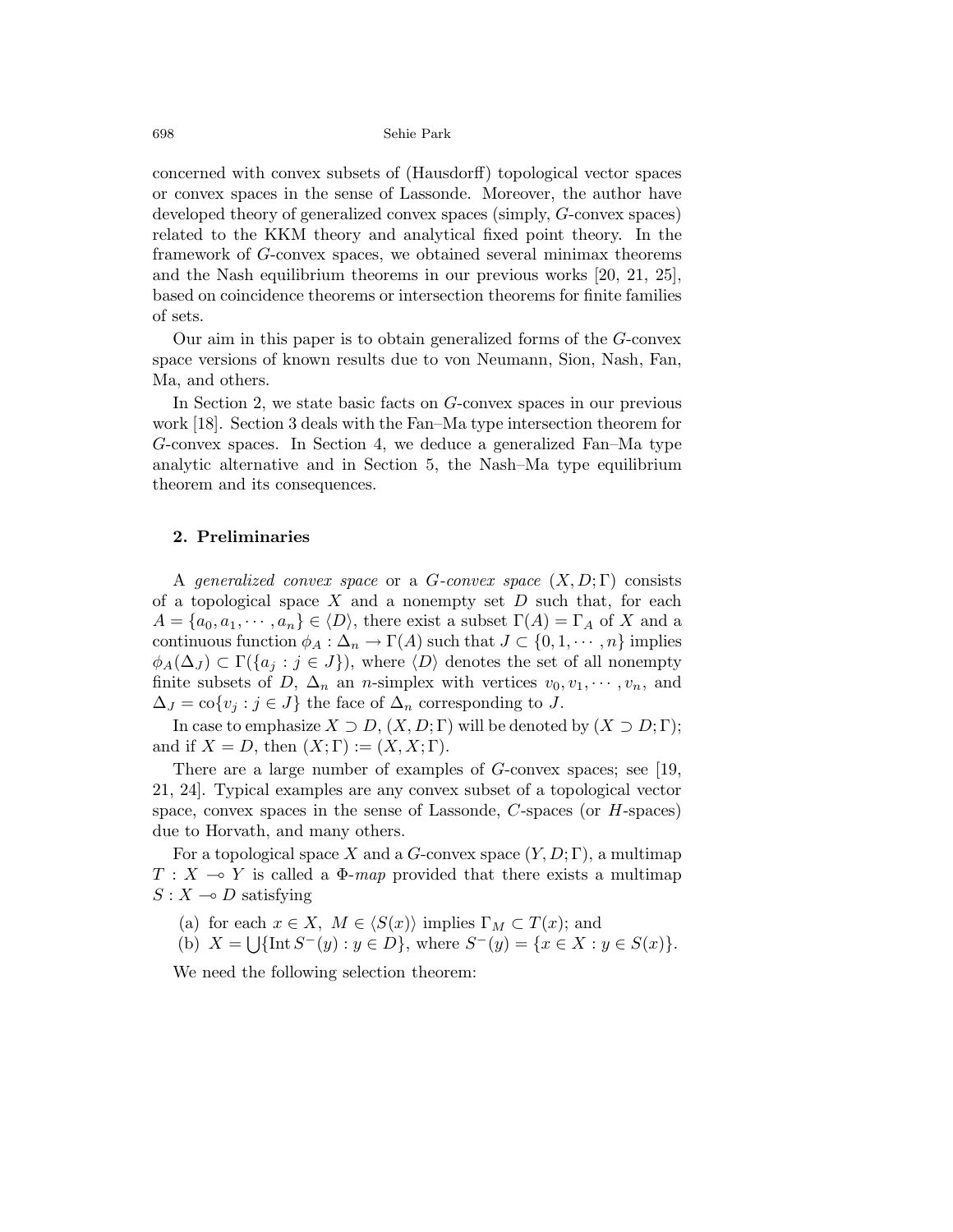THEOREM 1 [18]. Let X be a Hausdorff space,  $(Y, D; \Gamma)$  a G-convex space, and  $T : X \rightarrow Y$  a  $\Phi$ -map.

Then for any nonempty compact subset  $K$  of  $X$ , we have the following:

- (i)  $T|_K$  has a continuous selection  $f: K \to Y$  such that  $f(K) \subset \Gamma_A$ for some  $A \in \langle D \rangle$ . More precisely, there exist two continuous functions  $p: K \to \Delta_n$  and  $\phi_A: \Delta_n \to \Gamma_A$  such that  $f = \phi_A \circ p$ for some  $A \in \langle D \rangle$  with  $|A| = n + 1$ .
- (ii) If  $g: Y \to K$  is a continuous map, then there exists a  $y_0 \in Y$ such that  $y_0 \in T(g(y_0))$ .
- (iii) If  $R : K \to Y$  is a multimap such that  $R^- : Y \to K$  has a continuous selection, then R and  $T|_K$  have a coincidence point  $x_0 \in K$ ; that is,  $R(x_0) \cap T(x_0) \neq \emptyset$ .
- (iv) For any compact subset  $L$  of  $X$  containing  $K$ , there exists a continuous extension  $f: L \to Y$  of the map f in (i) such that  $\tilde{f}(x) \in T(x)$  for each  $x \in L$  and  $\tilde{f}(L) \subset \Gamma_B$  for some  $B \in \langle D \rangle$ .

The following is known:

LEMMA. Let  $\{(X_i, D_i; \Gamma_i)\}_{i \in I}$  be a family of G-convex spaces,  $X =$  $\Pi_{i\in I}X_i$ ,  $D = \Pi_{i\in I}D_i$ , and  $\pi_i : D \to D_i$  the projection for each  $i \in I$ . Define

$$
\Gamma(A) := \prod_{i \in I} \Gamma_i(\pi_i(A)) \quad \text{for each} \quad A \in \langle D \rangle.
$$

Then  $(X, D; \Gamma)$  is a G-convex space.

From Theorem 1 and Lemma, we deduced the following collectively fixed point theorem:

THEOREM 2 [18]. Let  $\{(X_i; \Gamma_i)\}_{i \in I}$  be a family of Hausdorff compact G-convex spaces,  $X = \prod_{i \in I} X_i$ , and for each  $i \in I$ ,  $T_i : X \to X_i$  a  $\Phi$ map. Then there exists a point  $x \in X$  such that  $x \in T(x) := \prod_{i \in I} T_i(x)$ ; that is,  $x_i = \pi_i(x) \in T_i(x)$  for each  $i \in I$ .

REMARKS 1. If *I* is a singleton, *X* is a convex space, and  $S_i = T_i$ , then Theorem 3 reduces to the well-known Fan–Browder fixed point theorem; see Park [15].

2. For the case I is a singleton, Theorem 3 for a convex space X was obtained by Ben-El-Mechaiekh et al. [1, Theorem 1] and Simons [28, Theorem 4.3]. This was extended by several authors; see Park [15].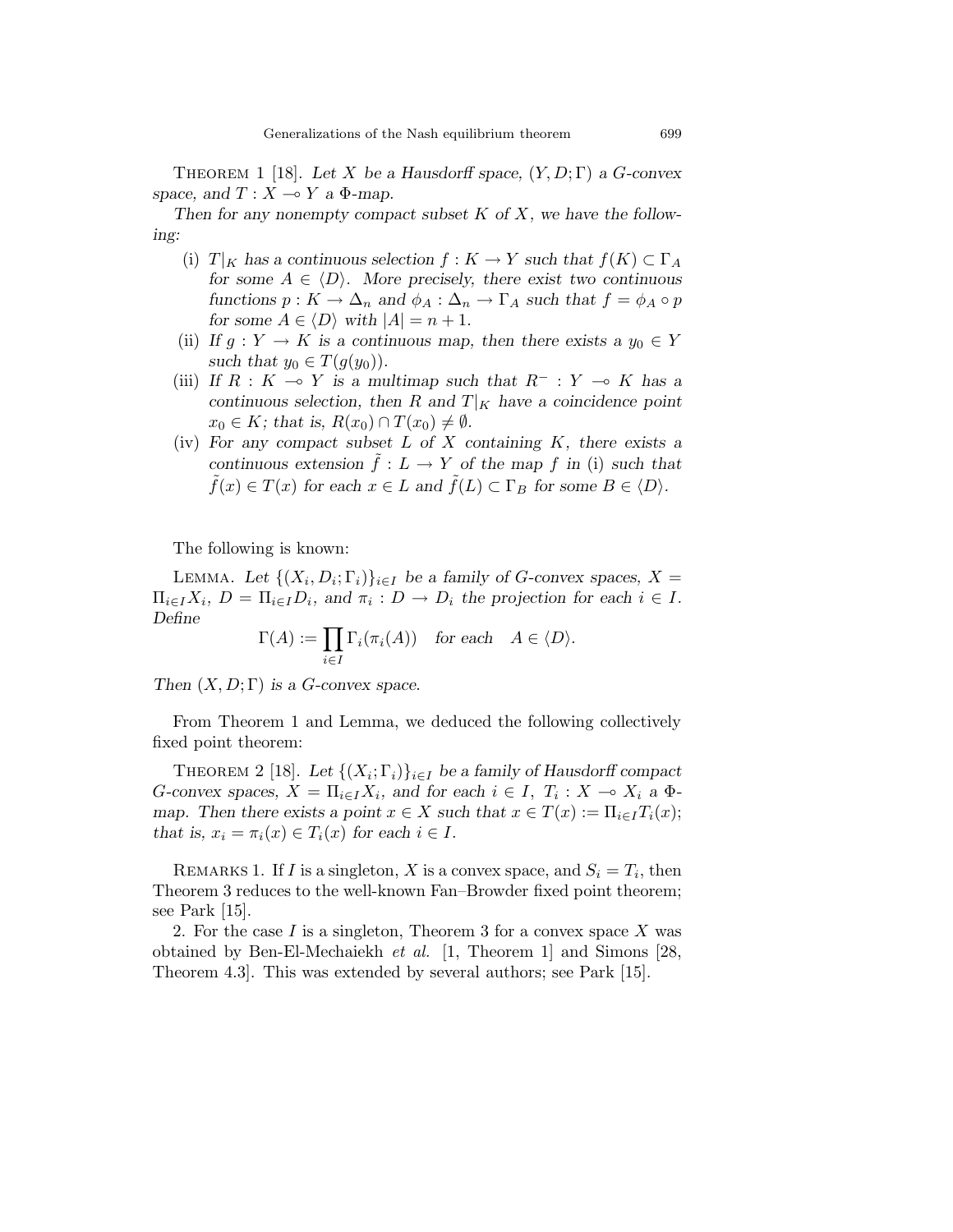3. In case when  $(X_i; \Gamma_i)$  are all C-spaces, Theorem 2 reduces to Tarafdar  $[31,$  Theorem 2.3. This is applied to sets with C-convex sections [31, Theorem 3.1] and to existence of an equilibrium point of an abstract economy [31, Theorem 4.1 and Corollary 4.1]. These results can also be extended to G-convex spaces and we will not repeat here.

For a G-convex space  $(X \supset D; \Gamma)$ , a subset  $Y \subset X$  is said to be  $\Gamma$ convex if for each  $N \in \langle D \rangle$ ,  $N \subset Y$  implies  $\Gamma_N \subset Y$ ; and for any subset  $Y \subset X$ , the *Γ-convex hull* of Y is defined as follows:

 $\Gamma$ -co  $Y := \bigcap \{Z : Z \text{ is a } \Gamma$ -convex subset of X containing Y }. It is easily seen that  $\Gamma$ -co  $Y = \bigcup {\{\Gamma$ -co  $N : N \in \langle Y \rangle\}}$ .

For a G-convex space  $(X \supset D; \Gamma)$ , a real function  $f: X \to \mathbb{R}$  is said to be *quasiconcave* [resp. *quasiconvex*] if  $\{x \in X : f(x) > r\}$  [resp.  ${x \in X : f(x) < r}$  is Γ-convex for each  $r \in \mathbb{R}$ .

Recall that a real function  $f: X \to \mathbb{R}$ , where X is a topological space, is lower [resp. upper] semicontinuous (l.s.c.) [resp. u.s.c.] if  $\{x \in X:$  $f(x) > r$  [resp.  $\{x \in X : f(x) < r\}$ ] is open for each  $r \in \mathbb{R}$ .

Let  $\{X_i\}_{i\in I}$  be a family of sets, and let  $i \in I$  be fixed. Let

$$
X := \prod_{j \in I} X_j, \quad X^i := \prod_{j \in I \setminus \{i\}} X_j.
$$

If  $x^i \in X^i$  and  $j \in I \setminus \{i\}$ , let  $x^i_j$  denote the *j*th coordinate of  $x^i$ . If  $x^i \in X^i$  and  $x_i \in X_i$ , let  $[x^i, x_i] \in X$  be defined as follows: its *i*th coordinate is  $x_i$  and, for  $j \neq i$  the jth coordinate is  $x_j^i$ . Therefore, any  $x \in X$  can be expressed as  $x = [x^i, x_i]$  for any  $i \in I$ , where  $x^i$  denotes the projection of x in  $X^i$ .

For  $A \subset X$ ,  $x^i \in X^i$ , and  $x_i \in X_i$ , let

$$
A(x^i) := \{ y_i \in X_i : [x^i, y_i] \in A \}, \quad A(x_i) := \{ y^i \in X^i : [y^i, x_i] \in A \}.
$$

# 3. Intersection theorems for sets with convex sections

In our previous work [20], from a G-convex space version of the Fan– Browder fixed point theorem, we deduced a Ky Fan type intersection theorem for n subsets of a cartesian product of n compact  $G$ -convex spaces which are not necessarily Hausdorff. This was applied to obtain a von Neumann–Sion type minimax theorem and a Nash type equilibrium theorem for G-convex spaces.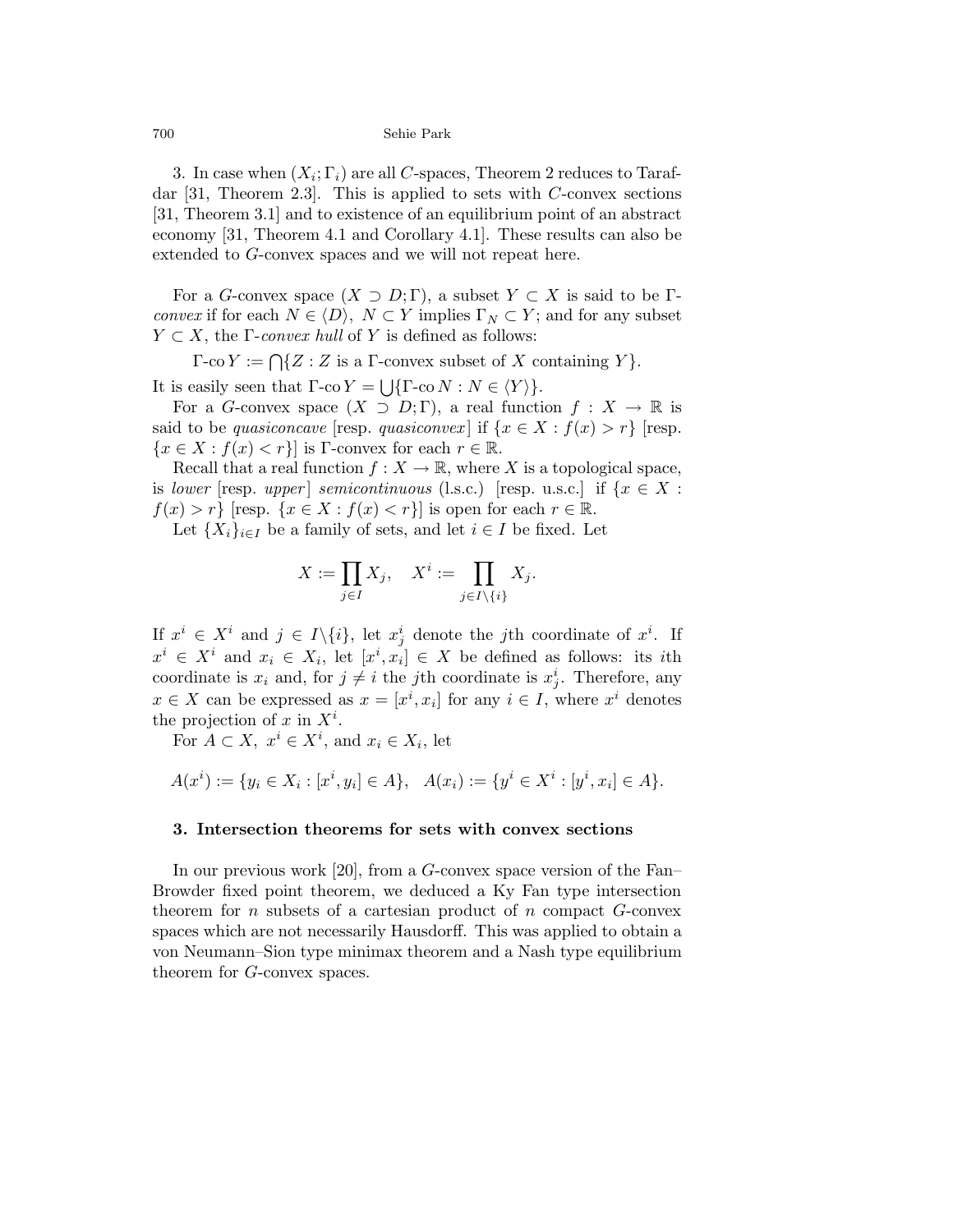In the present section, we generalize the above-mentioned intersection theorem to arbitrary number of subsets. From now on, we assume that all topological spaces are Hausdorff. This is mainly because of that we can not get rid of the Hausdorffness in Theorem 2.

The collectively fixed point theorem in Section 2 can be reformulated to a generalization of various Ky Fan type intersection theorems for sets with convex sections as follows:

THEOREM 3. Let  $\{(X_i; \Gamma_i)\}_{i \in I}$  be a family of compact G-convex spaces and, for each  $i \in I$ , let  $A_i$  and  $B_i$  are subsets of  $X = \prod_{i \in I} X_i$ satisfying the following:

(1) for each  $x^i \in X^i$ ,  $\emptyset \neq \Gamma_i$ -co $B_i(x^i) \subset A_i(x^i)$ ; and

(2) for each  $y_i \in X_i$ ,  $B_i(y_i)$  is open in  $X^i$ .

Then we have  $\bigcap_{i\in I} A_i \neq \emptyset$ .

*Proof.* We apply Theorem 2 with multimaps  $S_i, T_i : X \to X_i$  given by  $S_i(x) := B_i(x^i)$  and  $T_i(x) := A_i(x^i)$  for each  $x \in X$ . Then for each  $i \in I$  we have the following:

- (a) For each  $x \in X$ , we have  $\emptyset \neq \Gamma_i$ -co  $S_i(x) \subset T_i(x)$ .
- (b) For each  $y_i \in X_i$ , we have

$$
x \in S_i^-(y_i) \iff y_i \in S_i(x) = B_i(x^i)
$$

$$
\iff [x^i, y_i] \in B_i \subset X^i \times X_i = X.
$$

Hence,

$$
S_i^-(y_i) = \{x = [x^i, x_i] \in X : x^i \in B_i(y_i), \ x_i \in X_i\}
$$
  
=  $B_i(y_i) \times X_i$ .

Note that  $S_i^-(y_i)$  is open in  $X = X^i \times X_i$  and that  $T_i$  is a  $\Phi$ -map. Therefore, by Theorem 2, there exists an  $\hat{x} \in X$  such that  $\hat{x}_i \in T_i(\hat{x}) =$  $A_i(\hat{x}^i)$  for all  $i \in I$ . Hence  $\hat{x} = [\hat{x}^i, \hat{x}_i] \in \bigcap_{i \in I} A_i \neq \emptyset$ . This completes our proof.  $\square$ 

EXAMPLES. For convex spaces  $X_i$ , particular forms of Theorem 3 have appeared as follows:

1. Ky Fan [5, Théorème 1]: *I* is finite and  $A_i = B_i$  for all  $i \in I$ .

2. Ky Fan [6, Theorem 1']:  $I = \{1, 2\}$  and  $A_i = B_i$  for all  $i \in I$ .

From these results, Ky Fan [6] deduced an analytic formulation, fixed point theorems, extension theorems of monotone sets, and extension theorems for invariant vector subspaces.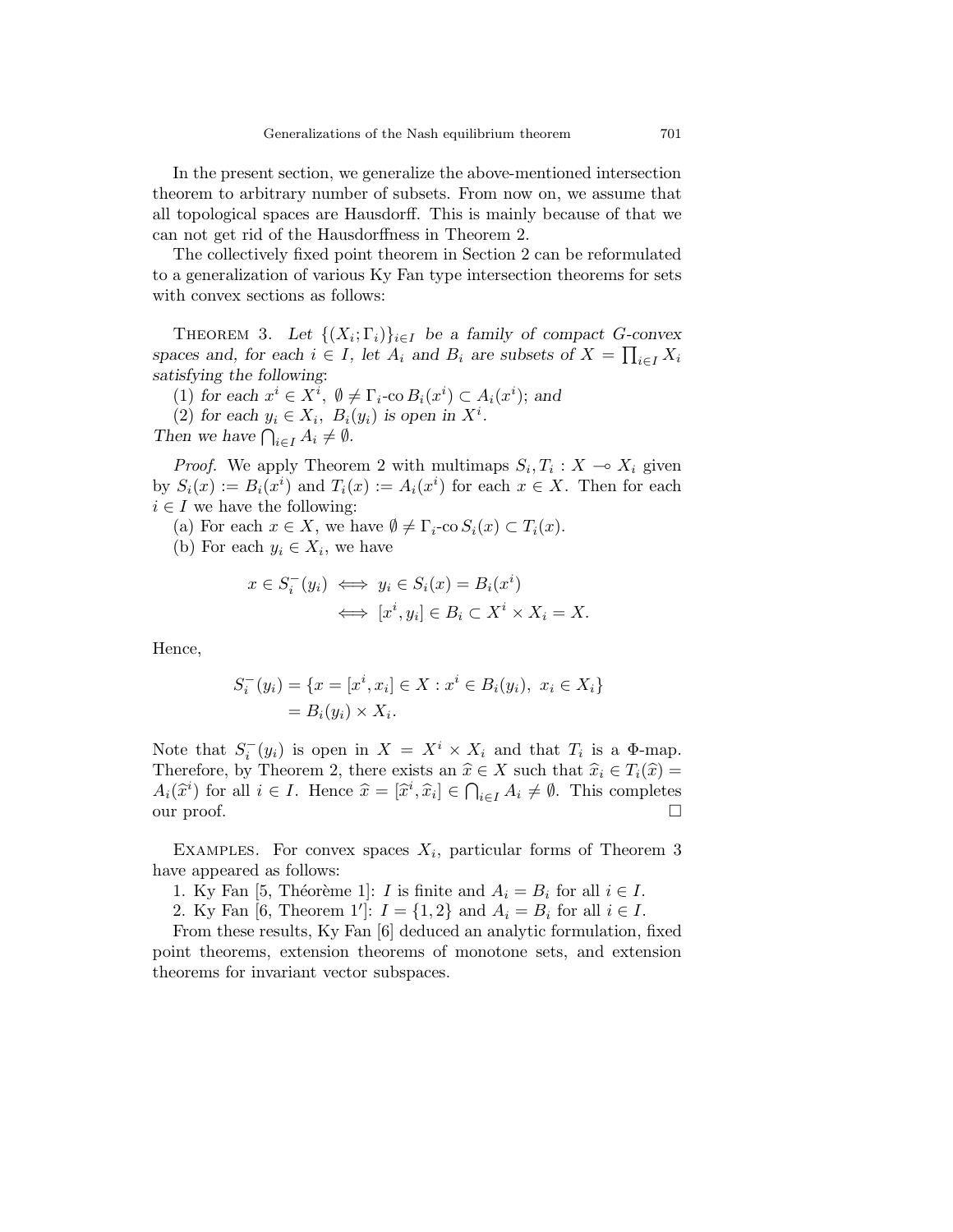3. Ma [11, Theorem 2]: The case  $A_i = B_i$  for all  $i \in I$  with a different proof.

4. Chang [3, Theorem 4.2] first obtained Theorem 3 with a different proof. She also obtained a noncompact version of Theorem 3 as [3, Theorem 4.3].

5. Park [22, Theorem 4.2]:  $X_i$  are convex spaces.

For particular types of  $G$ -convex spaces and a finite set  $I$ , Theorem 3 was known as follows:

6. Bielawski [2, Proposition (4.12) and Theorem (4.15)]:  $X_i$  has the finitely local convexity.

7. Kirk, Sims, and Yuan [10, Theorem 5.2]:  $X_i$  are hyperconvex metric spaces.

8. Park [20, Theorem 4], [21, Theorem 19]: I is finite.

### 4. The Fan type analytic alternative

From the intersection theorem 3, we can deduce the following equivalent form of a generalized Fan type minimax theorem or an analytic alternative. Our method is based on that of Fan [5, 6] and Ma [11].

THEOREM 4. Let  $\{(X_i; \Gamma_i)\}_{i \in I}$  be a family of compact G-convex spaces and, for each  $i \in I$ , let  $f_i, g_i : X = X^i \times X_i \to \mathbb{R}$  be real functions satisfying

(1)  $g_i(x) \leq f_i(x)$  for each  $x \in X$ ;

(2) for each  $x^i \in X^i$ ,  $x_i \mapsto f_i[x^i, x_i]$  is quasiconcave on  $X_i$ ; and

(3) for each  $x_i \in X_i$ ,  $x^i \mapsto g_i[x^i, x_i]$  is l.s.c. on  $X^i$ .

Let  $\{t_i\}_{i\in I}$  be a family of real numbers. Then either

(a) there exist an  $i \in I$  and an  $x^i \in X^i$  such that

$$
g_i[x^i, y_i] \le t_i
$$
 for all  $y_i \in X_i$ ; or

(b) there exists an  $x \in X$  such that

$$
f_i(x) > t_i
$$
 for all  $i \in I$ .

*Proof.* Suppose that (a) does not hold; that is, for any  $i \in I$  and any  $x^i \in X^i$ , there exists an  $x_i \in X_i$  such that  $g_i[x^i, x_i] > t_i$ . Let

$$
A_i := \{ x \in X : f_i(x) > t_i \} \text{ and } B_i := \{ x \in X : g_i(x) > t_i \}
$$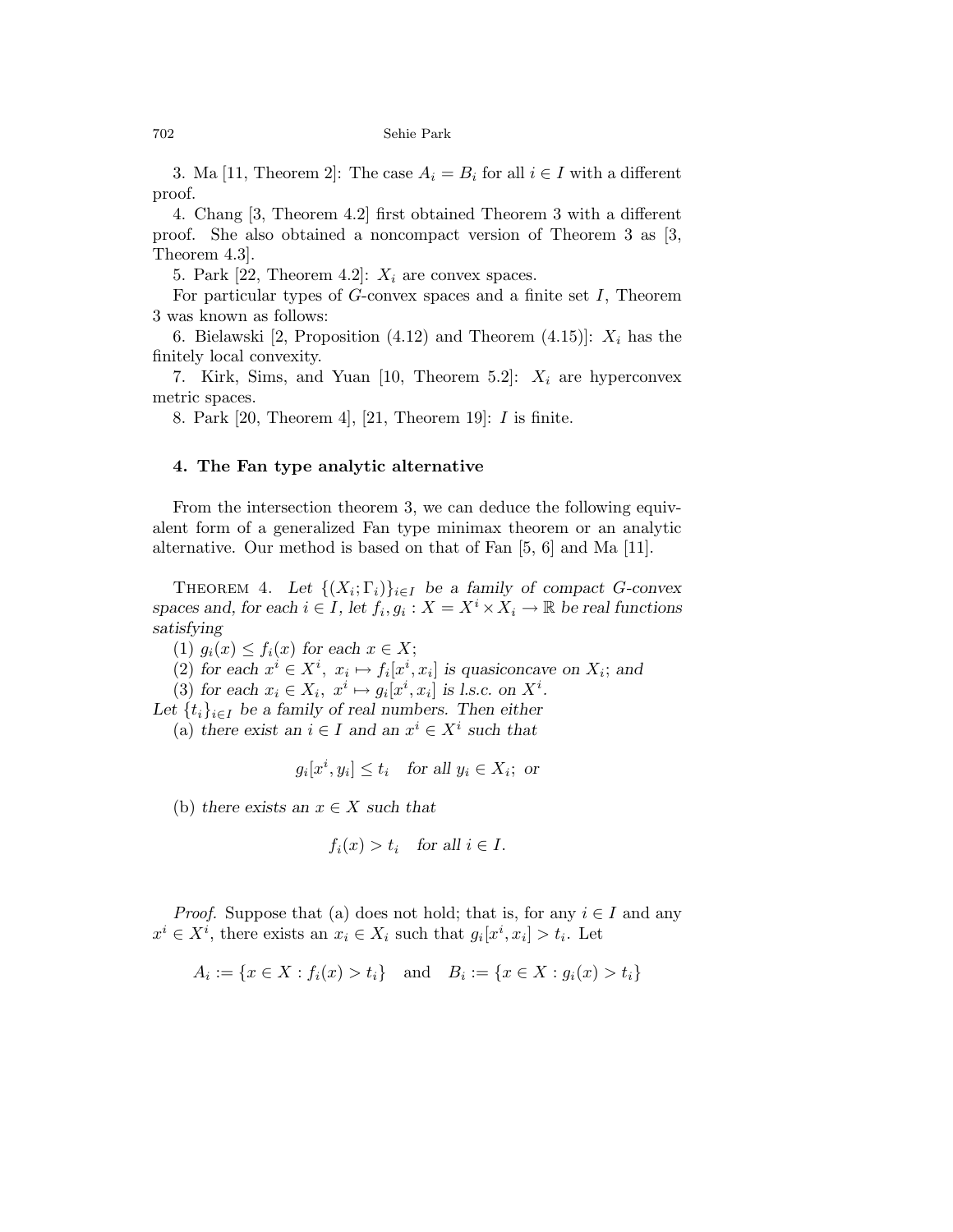for each  $i \in I$ . Then

- (4) for each  $x^i \in X^i$ ,  $\emptyset \neq B_i(x^i) \subset A_i(x^i)$ ;
- (5) for each  $x^i \in X^i$ ,  $A_i(x^i)$  is  $\Gamma_i$ -convex; and
- (6) for each  $y_i \in X_i$ ,  $B_i(y_i)$  is open in  $X^i$ .

Therefore, by Theorem 3, there exists an  $x \in \bigcap_{i \in I} A_i$ . This is equivalent to (b).  $\Box$ 

EXAMPLES. 1. Ky Fan [5, Théorème 2; 6, Theorem 3]:  $X_i$  are convex spaces, I is finite, and  $f_i = g_i$  for all  $i \in I$ . From this, Ky Fan [5, 6] deduced Sion's minimax theorem [29], the Tychonoff fixed point theorem, solutions to systems of convex inequalities, extremum problems for matrices, and a theorem of Hardy–Littlewood–Pólya.

2. Ma [11, Theorem 3]:  $X_i$  are convex spaces and  $f_i = g_i$  for all  $i \in I$ . 3. Park [22, Theorem 8.1]:  $X_i$  are convex spaces.

Remarks. 1. We obtained Theorem 4 from Theorem 3. As was pointed out by Ky Fan [5] for his case, we can deduce Theorem 3 from Theorem 4 by considering the characteristic functions of the sets  $A_i$  and  $B_i$ .

2. The conclusion of Theorem 4 can be stated as follows: If

$$
\min_{x^i \in X^i} \sup_{x_i \in X_i} g_i[x^i, x_i] > t_i \quad \text{for all} \quad i \in I,
$$

then (b) holds; see Fan [5, 6].

### 5. The Nash type equilibrium theorem

From Theorem 3, we obtain the following generalization of the Nash-Ma type equilibrium theorems:

THEOREM 5. Let  $\{(X_i; \Gamma_i)\}_{i \in I}$  be a family of compact G-convex spaces and, for each  $i \in I$ , let  $f_i, g_i : X = X^i \times X_i \to \mathbb{R}$  be real functions such that

- (0)  $g_i(x) \leq f_i(x)$  for each  $x \in X$ ;
- (1) for each  $x^i \in X^i$ ,  $x_i \mapsto f_i[x^i, x_i]$  is quasiconcave on  $X_i$ ;
- (2) for each  $x^i \in X^i$ ,  $x_i \mapsto g_i[x^i, x_i]$  is u.s.c. on  $X_i$ ; and
- (3) for each  $x_i \in X_i$ ,  $x^i \mapsto g_i[x^i, x_i]$  is l.s.c. on  $X^i$ .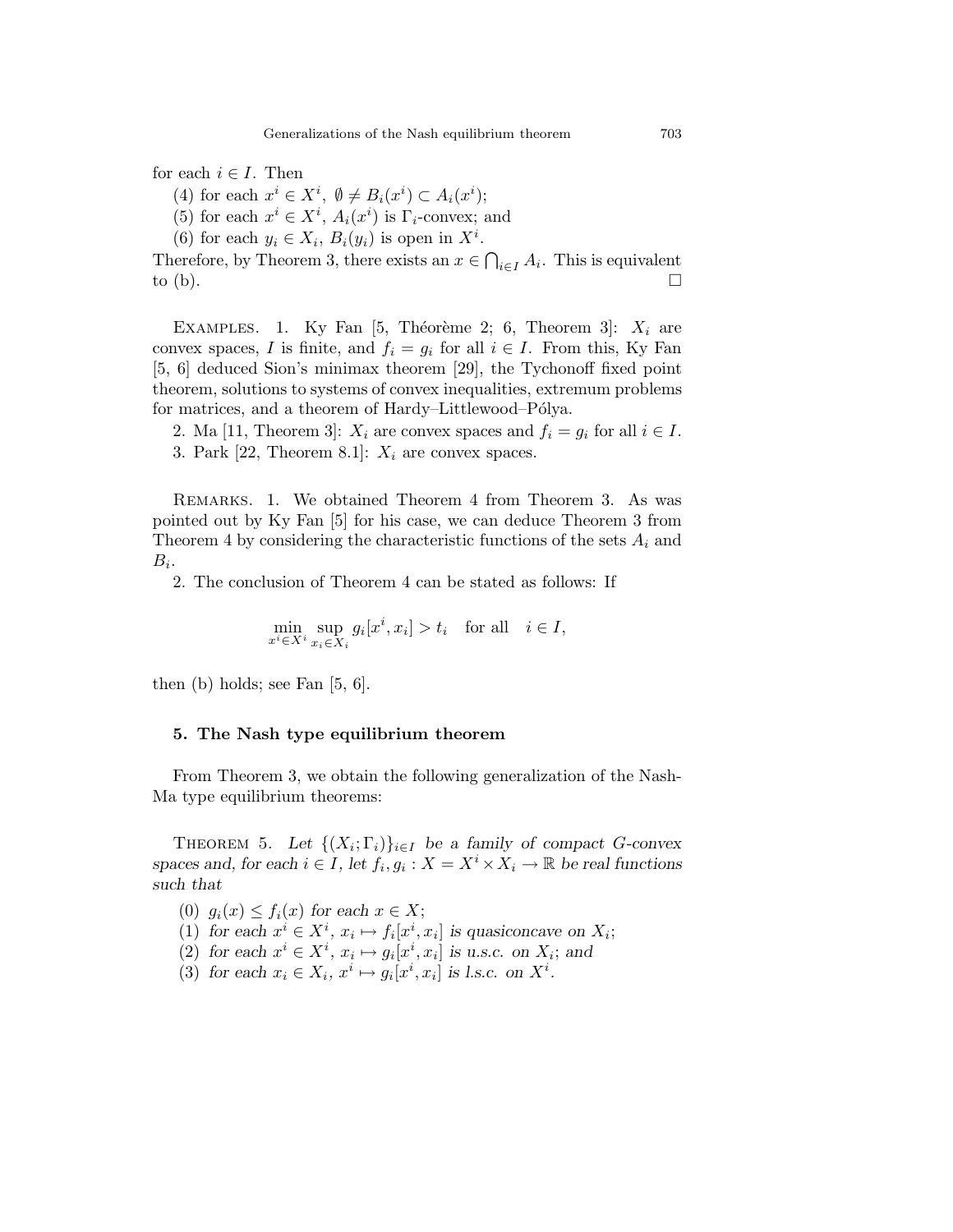Then there exists a point  $\hat{x} \in X$  such that

$$
f_i(\hat{x}) \ge \max_{y_i \in X_i} g_i[\hat{x}^i, y_i] \quad \text{for all } i \in I.
$$

*Proof.* For any  $\varepsilon > 0$ , we define

$$
A_{\varepsilon,i} := \{ x \in X : f_i(x) > \max_{y_i \in X_i} g_i[x^i, y_i] - \varepsilon \},
$$
  

$$
B_{\varepsilon,i} := \{ x \in X : g_i(x) > \max_{y_i \in X_i} g_i[x^i, y_i] - \varepsilon \}
$$

for each i. Then

(1) for each  $x^i \in X^i$ ,  $B_{\varepsilon,i}(x^i) \subset A_{\varepsilon,i}(x^i)$ ;

(2) for each  $x^i \in X^i$ ,  $A_{\varepsilon,i}(x^i)$  is  $\Gamma_i$ -convex;

(3) for each  $x^i \in X^i$ ,  $B_{\varepsilon,i}(x_i) \neq \emptyset$  since  $x_i \mapsto g_i[x^i, x_i]$  is u.s.c. on the compact space  $X_i$ ; and

(4) for each  $x_i \in X_i$ ,  $B_{\varepsilon,i}(x_i)$  is open since  $x^i \mapsto g_i[x^i, x_i]$  is l.s.c. on  $X^i$ .

Therefore, by applying Theorem 3, we have

$$
\bigcap_{i\in I} A_{\varepsilon,i} \neq \emptyset \quad \text{for every} \quad \varepsilon > 0.
$$

Since X is compact, there exists an  $\hat{x} \in X$  such that

$$
f_i(\hat{x}) \ge \max_{y_i \in X_i} g_i[\hat{x}^i, y_i] \quad \text{for all} \quad i \in I.
$$

EXAMPLES. 1. In case when  $X_i$  are convex spaces,  $f_i = g_i$ , and I is finite, Theorem 5 reduces to Tan *et al.* [30, Theorem 2.1].

2. Park [22, Theorem 8.2]:  $X_i$  are convex spaces.

From Theorem 5, we obtain the following generalization of the Nash equilibrium theorem for G-convex spaces:

THEOREM 6. Let  $\{(X_i; \Gamma_i)\}_{i \in I}$  be a family of compact G-convex spaces and, for each  $i \in I$ , let  $f_i : X \to \mathbb{R}$  be a function such that (1) for each  $x^i \in X^i$ ,  $x_i \mapsto f_i[x^i, x_i]$  is quasiconcave on  $X_i$ ;

(2) for each  $x^i \in X^i$ ,  $x_i \mapsto f_i[x^i, x_i]$  is u.s.c. on  $X_i$ ; and

(3) for each  $x_i \in X_i$ ,  $x^i \mapsto f_i[x^i, x_i]$  is l.s.c. on  $X^i$ .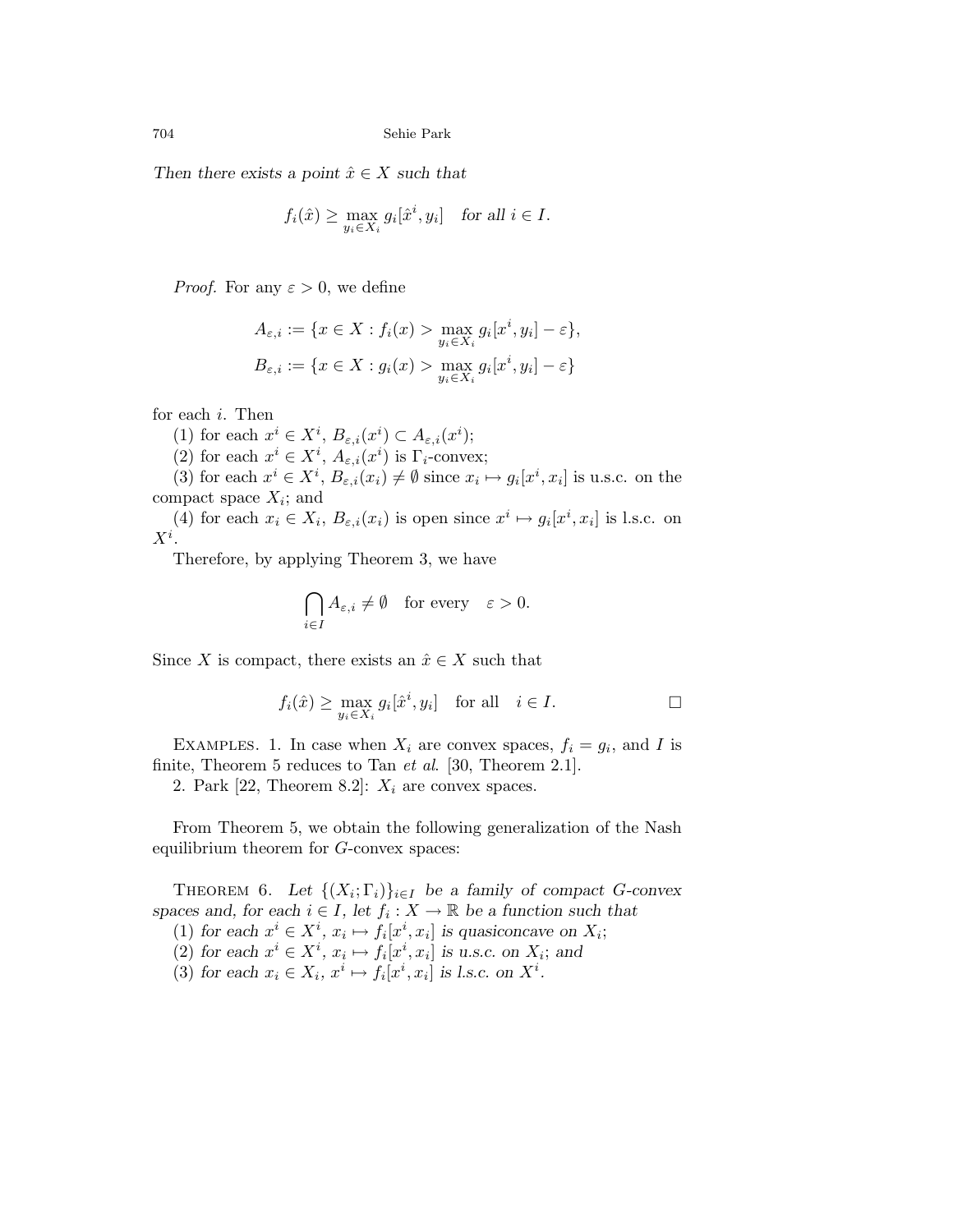Then there exists a point  $\hat{x} \in X$  such that

$$
f_i(\hat{x}) = \max_{y_i \in X_i} f_i[\hat{x}^i, y_i] \quad \text{for all } i \in I.
$$

EXAMPLES. For continuous functions  $f_i$ , a number of particular forms of Theorem 6 have appeared for convex subsets  $X_i$  of topological vector spaces as follows:

1. Nash [12, Theorem 1]: I is finite and  $X_i$  are subsets of Euclidean spaces.

2. Nikaido and Isoda [13, Theorem 3.2]: I is finite.

3. Ky Fan [6, Theorem 4]: I is finite.

4. Ma [11, Theorem 4]: I is arbitrary.

For particular types of G-convex spaces  $X_i$ , continuous functions  $f_i$ , and a finite index set  $I$ , particular forms of Theorem 6 have appeared as follows:

5. Bielawski [2, Theorem  $(4.16)$ ]:  $X_i$  have the finitely local convexity.

6. Kirk, Sims, and Yuan [10, Theorem 5.3]:  $X_i$  are hyperconvex metric spaces.

7. Park [20, Theorem 6], [21, Theorem 20]: I is finite and  $f_i$  are continuous.

The point  $\hat{x}$  in the conclusion of Theorem 6 is called a *Nash equilib*rium. This concept is a natural extension of the local maxima and the saddle point as follows.

In case  $I$  is a singleton, we obtain the following:

COROLLARY 1. Let  $X$  be a closed bounded convex subset of a reflexive Banach space E and  $f : X \to \mathbb{R}$  a quasiconcave u.s.c. function. Then f attains its maximum on X; that is, there exists an  $\hat{x} \in X$  such that  $f(\widehat{x}) \geq f(x)$  for all  $x \in X$ .

*Proof.* Let  $E$  be equipped with the weak topology. Then, by the Hahn-Banach theorem,  $f$  is still u.s.c. because  $f$  is quasiconcave, and  $X$ is still closed. Being bounded,  $X$  is contained in some closed ball which is weakly compact. Since any closed subset of a compact set is compact, so X is (weakly) compact. Now, by Theorem 6 for a singleton  $I$ , we have the conclusion.

Corollary 1 is due to Mazur and Schauder in 1936. Several generalized forms of Corollary 1 were known by Park et al. [26, 14].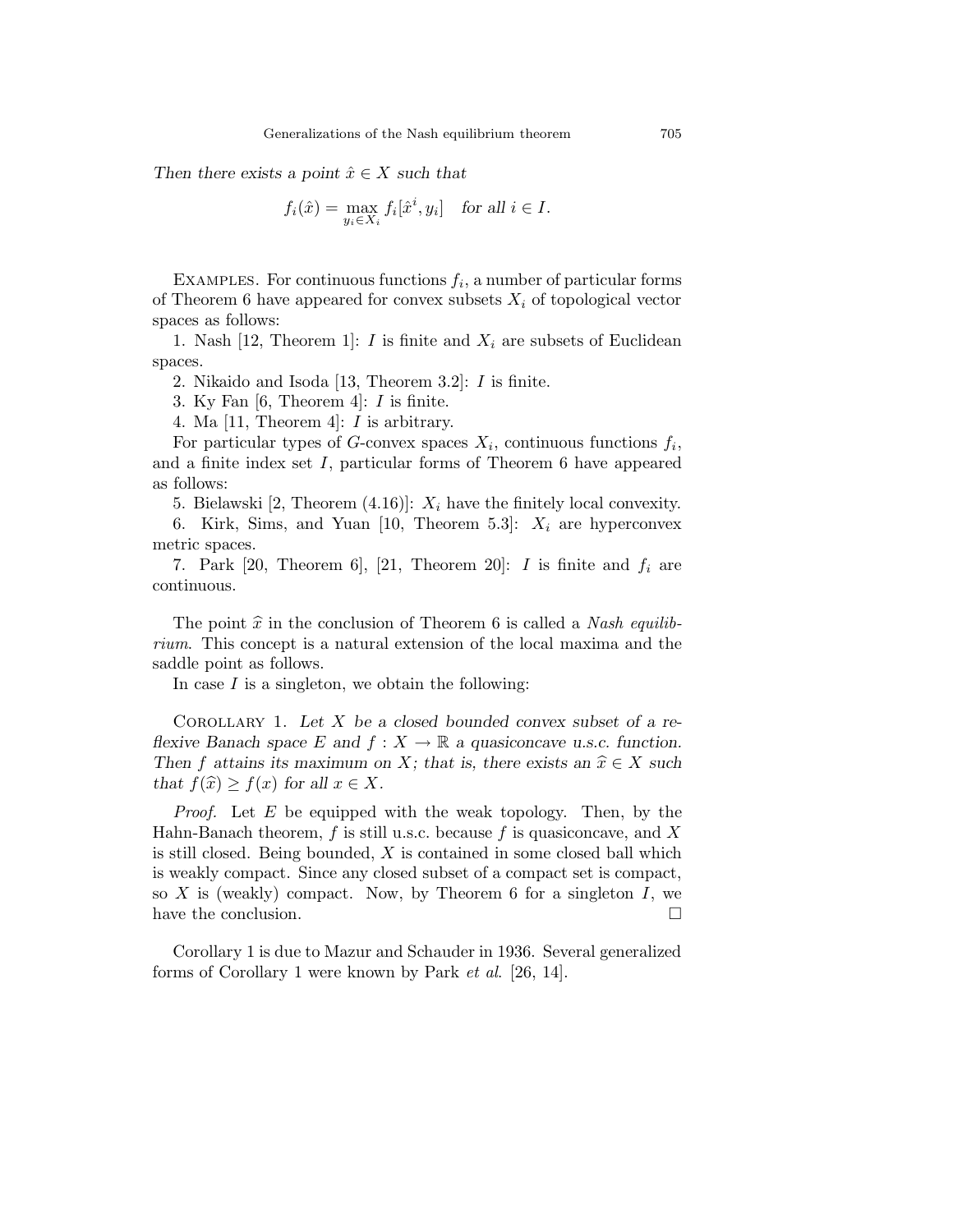For  $I = \{1, 2\}$ , Theorem 6 reduces to the following:

COROLLARY 2. Let  $(X; \Gamma)$  and  $(Y; \Gamma')$  be compact G-convex spaces and  $f: X \times Y \to \mathbb{R} \cup \{+\infty\}$  a function such that

- (1) for each  $x \in X$ ,  $f(x, \cdot)$  is l.s.c. and quasiconvex on Y; and
- (2) for each  $y \in Y$ ,  $f(\cdot, y)$  is u.s.c. and quasiconcave on X.

Then

(i) f has a saddle point  $(x_0, y_0) \in X \times Y$ ; and

(ii) we have

$$
\max_{x \in X} \min_{y \in Y} f(x, y) = \min_{y \in Y} \max_{x \in X} f(x, y).
$$

*Proof.* Let  $f_1(x, y) := -f(x, y)$  and  $f_2(x, y) := f(x, y)$ . Then all of the requirements of Theorem 6 are satisfied. Therefore, by Theorem 6, there exists a point  $(x_0, y_0) \in X \times Y$  such that

$$
f_1(x_0, y_0) = \max_{y \in Y} f_1(x_0, y)
$$
 and  $f_2(x_0, y_0) = \max_{x \in X} f_2(x, y_0)$ .

Therefore, we have

$$
-f(x_0, y_0) = f_1(x_0, y_0)
$$
  
\n
$$
\geq f_1(x_0, y)
$$
  
\n
$$
= -f(x_0, y) \quad \text{for all } y \in Y,
$$

and

$$
f(x_0, y_0) = f_2(x_0, y_0)
$$
  
\n
$$
\ge f_2(x, y_0)
$$
  
\n
$$
= f(x, y_0) \text{ for all } x \in X.
$$

Hence

$$
f(x, y_0) \le f(x_0, y_0)
$$
  
 
$$
\le f(x_0, y) \quad \text{for all } (x, y) \in X \times Y.
$$

Therefore

$$
\max_{x \in X} f(x, y_0) \le f(x_0, y_0) \le \min_{y \in X} f(x_0, y).
$$

This implies

$$
\min_{y \in X} \max_{x \in X} f(x, y) \le f(x_0, y_0) \le \max_{x \in X} \min_{y \in X} f(x, y).
$$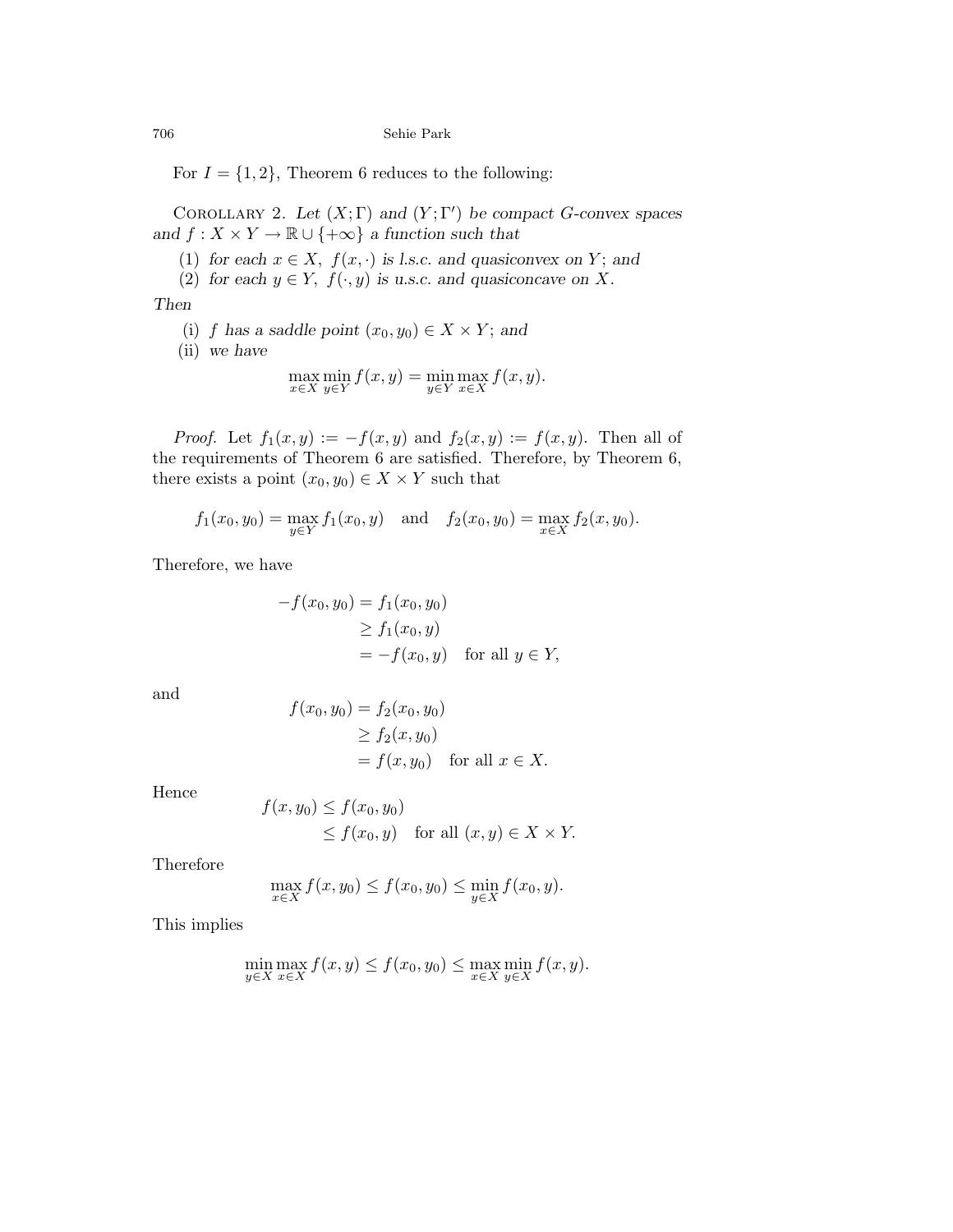On the other hand, we have trivially

$$
\min_{y \in X} f(x, y) \le \max_{x \in X} f(x, y)
$$

and hence

$$
\max_{x \in X} \min_{y \in X} f(x, y) \le \min_{y \in X} \max_{x \in X} f(x, y)
$$

Therefore, we have the conclusion.

REMARK. A little better results than Corollary 2 were already obtained by the author [20, Theorems 2, 3, and 5] with different proofs.

EXAMPLES 1. von Neumann [32]:  $X$  and  $Y$  are subsets of Euclidean spaces and f is continuous in Corollary 2.

2. Sion [29]: X and Y are compact convex subsets in topological vector spaces (not necessarily Hausdorff) in Corollary 2.

### References

- [1] H. Ben-El-Mechaiekh, P. Deguire, et A. Granas, Une alternative non linéaire en analyse convexe et applications, C. R. Acad. Sci. Paris Sér. I Math. 295 (1982), 257–259.
- [2] R. Bielawski, Simplicial convexity and its applications, J. Math. Anal. Appl. 127 (1987), 155–171.
- [3] S. Y. Chang, A generalization of KKM principle and its applications, Soochow J. Math. 15 (1989), 7–17.
- [4] K. Fan, Fixed point and minimax theorems in locally convex linear spaces, Proc. Natl. Acad. Sci. USA 38 (1952), 121–126.
- [5] , Sur un théorème minimax, C. R. Acad. Sci. Paris Sér. I Math. 259 (1964), 3925–3928.
- [6] , Applications of a theorem concerning sets with convex sections, Math. Ann. 163 (1966), 189–203.
- [7] I. L. Glicksberg, A further generalization of the Kakutani fixed point theorem, with application to Nash equilibrium points, Proc. Amer. Math. Soc. 3 (1952), 170–174.
- [8] A. Idzik and S. Park, Leray–Schauder type theorems and equilibrium existence theorems, Differential Inclusions and Optimal Control, Lect. Notes in Nonlinear Anal. 2 (1998), 191–197.
- [9] S. Kakutani, A generalization of Brouwer's fixed-point theorem, Duke Math. J. 8 (1941), 457–459.
- [10] W. A. Kirk, B. Sims, and G. X.-Z. Yuan, The Knaster-Kuratowski and Mazurkiewicz theory in hyperconvex metric spaces and some of its applications, Nonlinear Anal. 39 (2000), 611–627.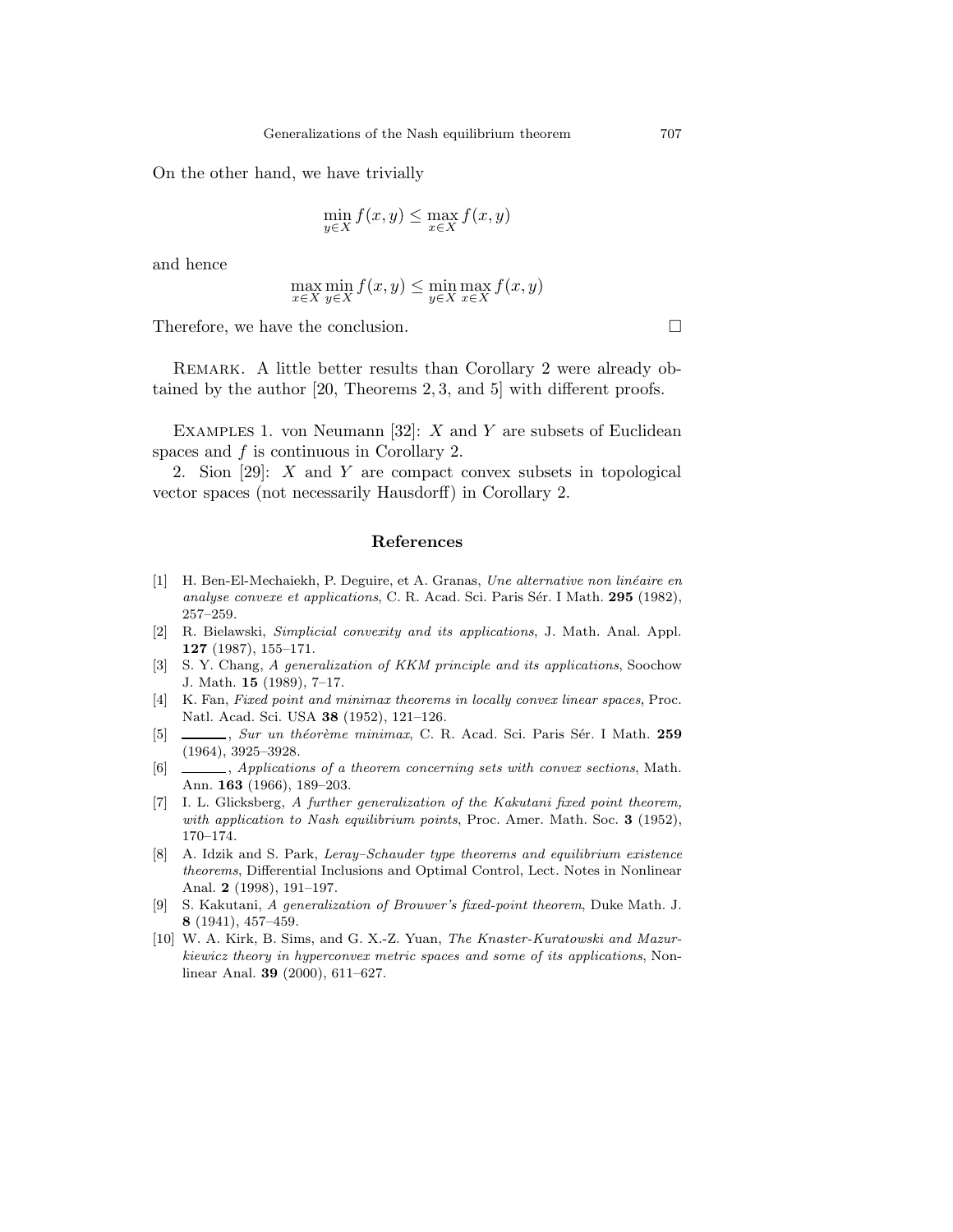- [11] T.-W. Ma, On sets with convex sections, J. Math. Anal. Appl. 27 (1969), 413– 416.
- [12] J. Nash, Non-cooperative games, Ann. of Math. 54 (1951), 286–293.
- [13] H. Nikaido and K. Isoda, Note on non-cooperative games, Pacific J. Math. 5 (1955), 807–815.
- [14] Sehie Park, Variational inequalities and extremal principles, J. Korean Math. Soc. 28 (1991), 45–56.
- [15] S. Park, Foundations of the KKM theory via coincidences of composites of upper semicontinuous maps, J. Korean Math. Soc. 31 (1994), 493-519.
- [16]  $\_\_\_\_\$ , Applications of the Idzik fixed point theorem, Nonlinear Funct. Anal. Appl. 1 (1996), 21–56.
- [17] , Remarks on a social equilibrium existence theorem of G. Debreu, Appl. Math. Lett. 11 (1998), no. 5, 51–54.
- [18]  $\_\_\_\_\$ , Continuous selection theorems in generalized convex spaces, Numer. Funct. Anal. Optim. 20 (1999), 567–583.
- [19] , Ninety years of the Brouwer fixed point theorem, Vietnam J. Math. 27 (1999), 187–222.
- [20]  $\_\_\_\_\$ , Minimax theorems and the Nash equilibria on generalized convex spaces, Josai Math. Monogr. 1 (1999), 33–46.
- [21]  $\_\_\_\_\$ , Elements of the KKM theory for generalized convex spaces, Korean J. Comp. Appl. Math. 7 (2000), 1–28.
- [22]  $\_\_\_\_\$ , Fixed points, intersection theorems, variational inequalities, and equilibrium theorems, Int. J. Math. Math. Sci. 24 (2000), 73–93.
- [23]  $\_\_\_\_\$ , Acyclic versions of the von Neumann and Nash equilibrium theorems, J. Comput. Appl. Math. 113 (2000), 83–91.
- [24]  $\_\_\_\_\$ , Fixed points of better admissible maps on generalized convex spaces, J. Korean Math. Soc. 37 (2000), 885–899.
- [25] , New topological versions of the Fan–Browder fixed point theorem, Nonlinear Anal., TMA (to appear).
- [26] S. Park and S. K. Kim, On generalized extremal principles, Bull. Korean Math. Soc. 27 (1990), 49–52.
- [27] S. Park and J. A. Park, The Idzik type quasivariational inequalities and noncompact optimization problems, Colloq. Math. 71 (1996), 287–295.
- [28] S. Simons, Two-function minimax theorems and variational inequalities for functions on compact and noncompact sets, with some comments on fixed-point theorems, Proc. Sympos. Pure Math., Amer. Math. Soc. 45 (Part 2) (1986), 377–392.
- [29] M. Sion, On general minimax theorems, Pacific J. Math. 8 (1958), 171–176.
- [30] K.-K. Tan, J. Yu, and X.-Z. Yuan, Existence theorems of Nash equilibria for non-cooperative N-person games, Internat. J. Game Theory 24 (1995), 217– 222.
- [31] E. Tarafdar, Fixed point theorems in H-spaces and equilibrium points of abstract economies, J. Austral. Math. Soc. (Ser. A) 53 (1992), 252–260.
- [32] J. von Neumann, Zur Theorie der Gesellschaftsspiele, Math. Ann. 100 (1928), 295–320.
- [33] , Über ein ökonomisches Gleichungssystem und eine Verallgemeinerung des Brouwerschen Fixpunktsatzes, Ergeb. Math. Kolloq. 8 (1937), 73–83.